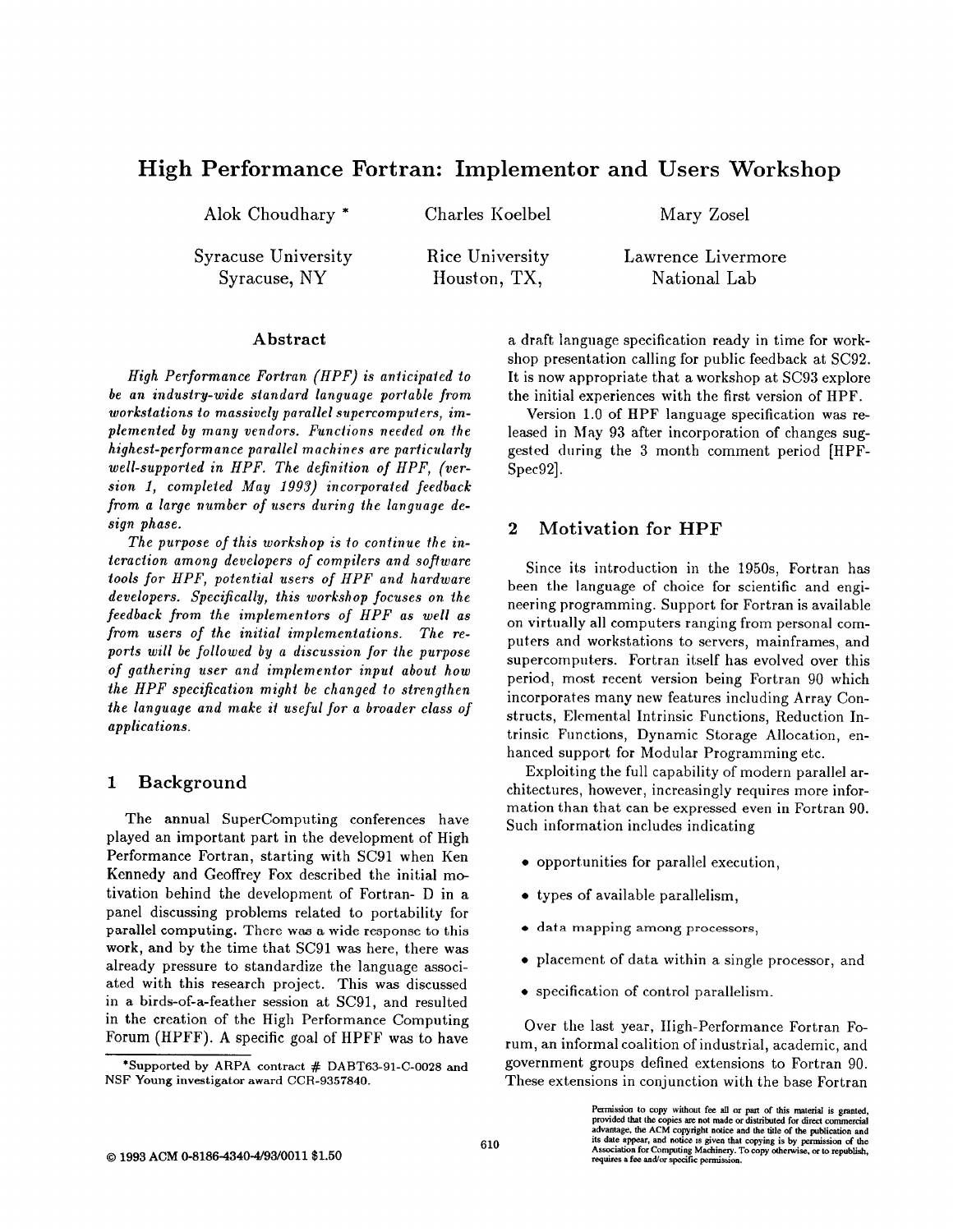90 language are termed as "High-Performance Fortran (HPF)".

The basic goal of the HPFF was to define a language which will serve as a platform for portable parallel programming. It is believed that most vendors of parallel computers and third party compiler and system software developers for parallel computers will adopt HPF.

## 3 An Overview of HPF

HPF is designed to provide a portable extension to Fortran 90 for writing data parallel applications. It includes features for mapping data to parallel processors, specifying data parallel operations, and methods for interfacing HPF programs to other programming paradigms. HPF uses compiler directives where ever the extensions do not cause a potential change to the meaning of the program and explicit language extensions where the semantic meaning is changed.

The parallelism in a program, expressed by constructs like array assignment, FORALL statements, DO INDEPENDENT loops, intrinsic and standard library procedures, and EXTRINSIC procedures, determines how many operations a computer can possibly do at one time. It is then the compiler's responsibility to schedule those operations on the physical machine so that the program runs as fast as possible.

Communication in a program is an overhead that opposes parallelism. HPF puts much of the burden of communication on the compiler; the user supplies a very high-level data mapping strategy and the system generates the details of the communication it implies.

The data mapping directives are probably the most publicized features in HPF. They describe how data is to be divided up among the processors in a parallel machine. The presumption is that the processor responsible for some data (also called the processor that owns the data) can read or write it much faster than another processor. HPF describes the datato-processor mapping in two stages using the DIS-TRIBUTE and ALIGN operations. DISTRIBUTE is an HPF directive that describes how an array is divided into even-sized pieces and distributed to processors in a regular way. ALIGN is an HPF directive that describes how two arrays "line up" together. A group of arrays that are usually used together in a predicable manner may be aligned together to some base array, or to some abstract TEMPLATE and then distributed with a single DISTRIBUTE directive.

Additional data mapping directives allow redistribution (REDISTRIBUTE) and realignment (RE- ALIGN) of data arrays and allow specification of abstract processor arrangements (PROCESSORS) for the purpose of load balance and memory balance across the physical processors of a machine.

The interface between subprograms requires special features for conveying the expectations about the distribution and alignment of the subprogram arguments. Three basic forms are supported: a prescriptive specification, where the programmer gives a specific mapping and the compiler coerces the argument appropriately; a descriptive specification, where the programmer alleges that the argument already has certain mapping properties, and a transcriptive specification where the compiler is instructed to adapt to whatever mapping the incoming argument may have. When an explicit Fortran 90 interface is specified for a subprogram, the compiler will assure conformance for all arguments in the subprogram invocation.

Traditional FORTRAN features for storage association (COMMON and EQUIVALENCE) have a strong interaction with data mapping directives. Some uses of storage association make data mapping either highly inefficient or even impossible, e.g. two different distributions for arrays associated by EQUIVA-LENCE. HPF gives a set of rules for use of COMMON and EQUIVALENCE and supplies a SEQUENCE directive to allow the programmer to specify that storage association is required. A similar set of restrictions is applied to passing subprogram arguments when the shape of the argument is not the same on both sides of the call.

The new HPF features for parallelism are primarily syntax extensions, along with one additional directive. The FORALL construct extends Fortran 90 array operations by supplying a multi-dimensional set of index values that are used to evaluate the results of each statement in the construct. HPF introduces PURE functions . These are functions that have no sideeffects and thus may be used inside a FORALL statement and still provide deterministic results. The HPF INDEPENDENT directive may be applied to either the FORALL construct or to the Fortran DO loop. A programmer can use it to promise the compiler that the FORALL or DO does not make any "bad" data accesses that force the loop to be run sequentially. With this information, a compiler knows it is safe to produce parallel code.

Additional HPF language extensions introduce a few new intrinsic procedures and an extensive library. These allow for interrogation of the machine and mapping characteristics and also define many data parallel operations such as combining-scatter operations.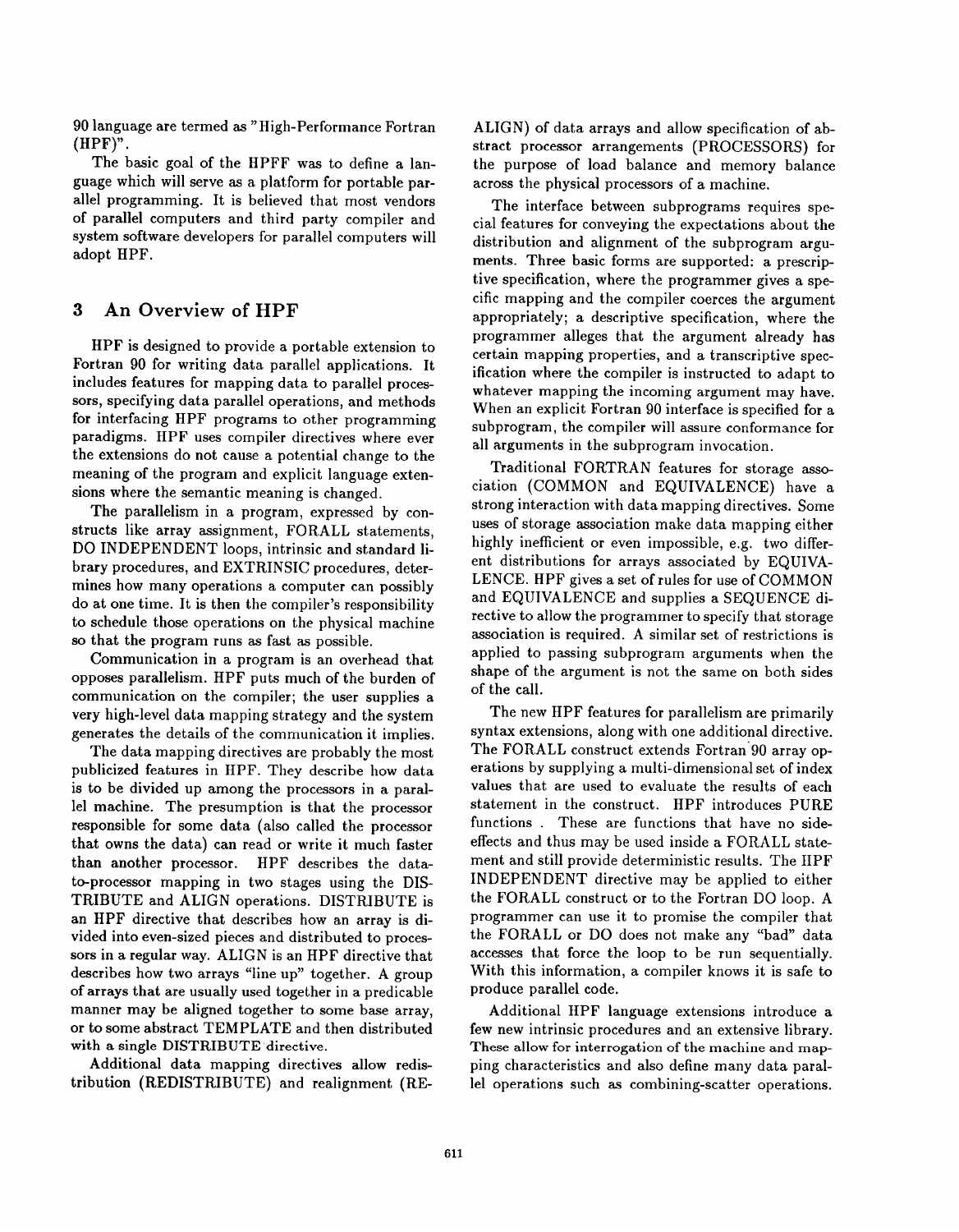These data parallel operations allow these common operations to be optimized by the HPF vendor for maximum efficiency on a given machine, while still maintaining the portability of the user's code.

The last new feature of HPF is a recognition that many programs need to use more than a single programming paradigm. The EXTRINSIC program interface definition allows a programmer to give explicit notice to the compiler that the program is entering a different model of execution. For machines that support MIMD type operations, HPF defines one additional programming paradigm called HPF.LOCAL where data references are specifically local to a processing node rather than global to the entire processor set.

Finally, HPF recognizes that efficient implementation of all of the HPF features in addition to full Fortran 90 is potentially incompatible with timely productions of compilers that allow the programmer portable data parallel programs. As a result, a subset of the language is defined for the purpose of encouraging early access to basic features.

#### 4 Vendor Endorsement of HPF

Many vendors have already announced efforts to develop software tools to support HPF. These vendors include TMC, MasPar, DEC, Intel, APR, KA1 and PGI. Other active participants from the industry who have shown considerable interest in supporting HPF (but have not made any formal announcements yet) include IBM, Cray Research, Convex, HP, Ncube, Meiko, Fujitsu and Archipel.

## 5 Goals of the Workshop

The main goal of this workshop is to continue the interaction among developers of compilers, potential users of HPF and hardware developers. Specifically, the goals are to

- $\bullet$  stimulate discussion among implementors of HP so that they can share their experiences,
- $\bullet\,$  to provide feedback to the implementors from the users and other workshop attendees, and
- $\bullet$  identify potential problem areas, limitations of the language and identify features that may be desirable in the newer versions of HPF.

## 6 WHat next for HPF?

In the interest of getting a specification completed so that implementations could begin, HPFF knowingly limited discussion in some important areas. The current plan for HPFF is to reconvene with a meeting in early 94 calling for proposals of features that should be included, clarified, (or even eliminated) in a second version of HPF. This would be followed by a set of meetings similar to the first set of HPFF meetings. Important features for discussion include support for unstructured arrays and parallel 1/0, in addition to areas of the language that have been identified as needing clarification.

## Acknowledgements

We would like to thank Ken Kennedy and Geoffrey Fox who initiated the HPF effort. Special thanks to all our colleages in the HPFF for their strong commitment to the entire process without which HPF would not have been defined in time. Finally, on behalf of HPFF, we would like to express our gratitude to hundres of people from all over the world who provided constant input and feedback during and after the language definition process.

## Bibliography

[ABMSW92] J. C. Adams, W. S. Brainerd, J. T. Martin, B. T. Smith , J. L. Wagener , Fortran 90 Handbook, Intertext-McGraw Hill, New York, NY, 1992

[ALS91] E. Albert, J. Lukas and G. Steele, Jr. Data Parallel Computers and the FORALL Statement , Journal of Parallel and Distributed Computing, October 1991.

[BCFH93] Z. Bozkus, Alok Choudhary, Geoffrey C. Fox, T. Haupt, and S. Ranka, Fortran 90D/HPF Compiler for Distributed Memory MIMD Computers: Design, Implementation, and Performance Results, Supercomputing '93, November 1993 (to appear), Portland, OR. (R)

[CMZ92] B. Chapman, P. Mehrotra and H. Zima , Programming in Vienna Fortran , Scientific Programming 1,1, August 1992.

[CMZ93] B. Chapman, P. Mehrotra and H. Zima , High Performance Fortran Without Templates: An Alternative Model for Distribution and Alignment, In Proceedings of the Fourth ACM SIGPLAN Symposium on Principles and Practice of Parallel Programming (PPoPP) , San Diego, CA, May, 1993.